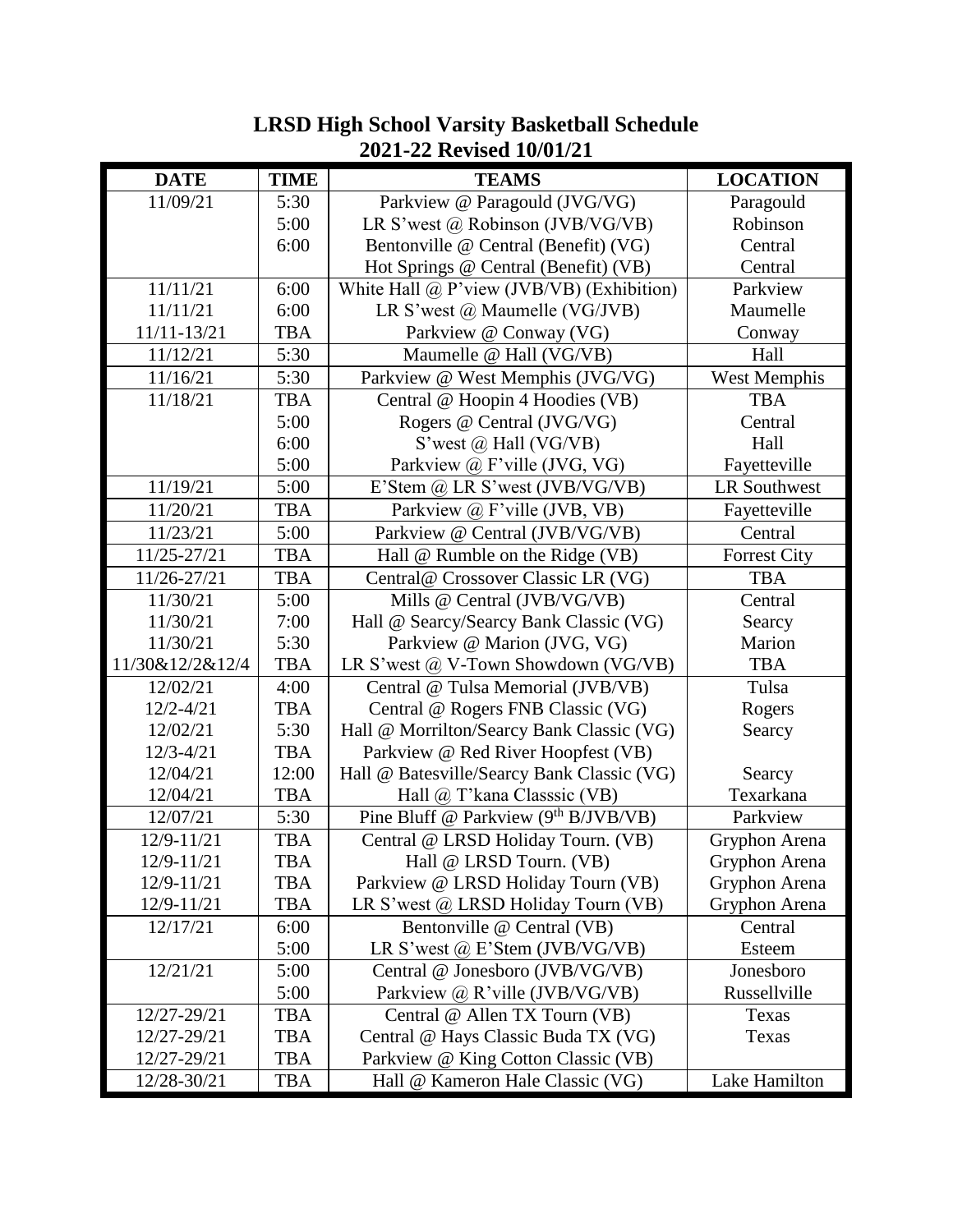| <b>DATE</b> | <b>TIME</b> | <b>TEAMS</b>                          | <b>LOCATION</b>     |
|-------------|-------------|---------------------------------------|---------------------|
| 12/28-30/21 | <b>TBA</b>  | Parkview @ Episcopal (VG)             | Episcopal           |
| 12/28-30/21 | <b>TBA</b>  | LR S'west @ Beebe Tourney (VG/VB)     | Beebe               |
| 12/28-30/21 | <b>TBA</b>  | Hall @ Coca Cola Classic (VB)         | Ft. Smith           |
| 01/04/22    | 5:00        | LR S'west $(a)$ Conway (JVG/VG/VB)    | Conway              |
|             | 5:00        | NLR @ Central (JVB/VG/VB)             | Central             |
| 01/07/22    | 4:45        | LR S'west @ Cabot (JVB/VG/VB)         | Cabot               |
|             | 4:45        | Central @ F.S N'side (JVG/JVB/VG/VB)  | Ft. Smith           |
| 01/11/22    | 6:00        | NLR $\omega$ LR S'west (VG/VB)        | LR S'west           |
|             | 6:00        | Hall @ Parkview (VG/VB)               | Parkview            |
|             | 5:00        | Bryant @ Central (JVG/VG/VB)          | Central             |
| 01/14/22    | 5:00        | LR S'west @ Bryant (JVB/VG/VB)        | <b>Bryant</b>       |
|             | 5:30        | Parkview @ LR Christian (JVB/VG/VB)   | <b>LR Christian</b> |
|             | 5:00        | Cabot @ Central (JVG/VG/VB)           | Central             |
|             | 6:00        | Hall @ Benton (VG/VB)                 | Benton              |
| 01/18/22    | 5:00        | Beebe @ Parkview (JVB/VG/VB)          | Parkview            |
|             | 6:00        | Sylvan Hills @ Hall (VG/VB)           | Hall                |
| 01/21/22    | 5:00        | MSM & Cath. @ LR S'west (JVG/VG/VB)   | LR S'west           |
|             | 5:00        | Parkview @ Benton (JVG/JVB/VG/VB)     | Benton              |
|             | 5:00        | Central @ Conway (JVB/VG/VB)          | Conway              |
|             | 6:00        | Hall @ Maumelle (VG/VB)               | Maumelle            |
| 01/25/22    | 5:00        | LR S'west $(a)$ Central (JVB/VG/VB)   | Central             |
|             | 5:00        | Sylvan Hills @ Parkview (JVB/VG/VB)   | Parkview            |
|             | 6;00        | Jacksonville @ Hall (VG/VB)           | Hall                |
| 01/28/22    | 4:45        | Ft. S. N'side @ LR S'west (JVB/VG/VB) | LR S'west           |
|             | 6:00        | Parkview @ Jacksonville (VG/VB)       | Jacksonville        |
|             | 5:00        | Central @ MSM/Cath (JVG/JVB/VG/VB)    | MSM/Catholic        |
|             | 6:00        | Hall @ LR Christian (VG/VB)           | LR Christian        |
| 02/01/22    | 6:00        | Conway @ LR S'west (VG/VB)            | LR S'west           |
|             | 5:00        | Parkview @ Maumelle (VG/VB)           | Maumelle            |
|             | 4:45        | Central @ NLR (JVG/VG/VB)             | N. Little Rock      |
|             | 6:00        | Beebe @ Hall (VG, VB)                 | Hall                |
| 02/04/22    | 5:00        | Cabot @ LR S'west (JVG/VG/VB)         | LR S'west           |
|             | 6:00        | Parkview @ Hall (VG/VB)               | Hall                |
|             | 5:00        | F.S. N'side @ Central (JVG/VG/VB)     | Central             |
| 02/08/22    | 6:00        | LR S'west $\omega$ NLR (VG/VB)        | N. Little Rock      |
|             | 5:00        | LR Christian @ Parkview (JVB/VG/VB)   | Parkview            |
|             | 5:00        | Central @ Bryant (JVG/JVB/VG/VB)      | <b>Bryant</b>       |
|             | 6:00        | Benton @ Hall (VG/VB)                 | Hall                |
| 02/11/22    | 6:00        | Bryant @ LR S'west (JVB/VG/VB)        | LR S'west           |
|             | 5:00        | Parkview @ Beebe (JVG/JVB/VG/VB)      | Beebe               |
|             | 5:00        | Central @ Cabot (JVG/JVB/VG/VB)       | Cabot               |
|             | 6:00        | Hall @ Sylvan Hills (VG/VB)           | Sylvan Hills        |
| 02/15/22    | 5:00        | Benton @ Parkview (JVB/VG/VB)         | Parkview            |
|             | 6:00        | Maumelle @ Hall (VG/VB)               | Hall                |